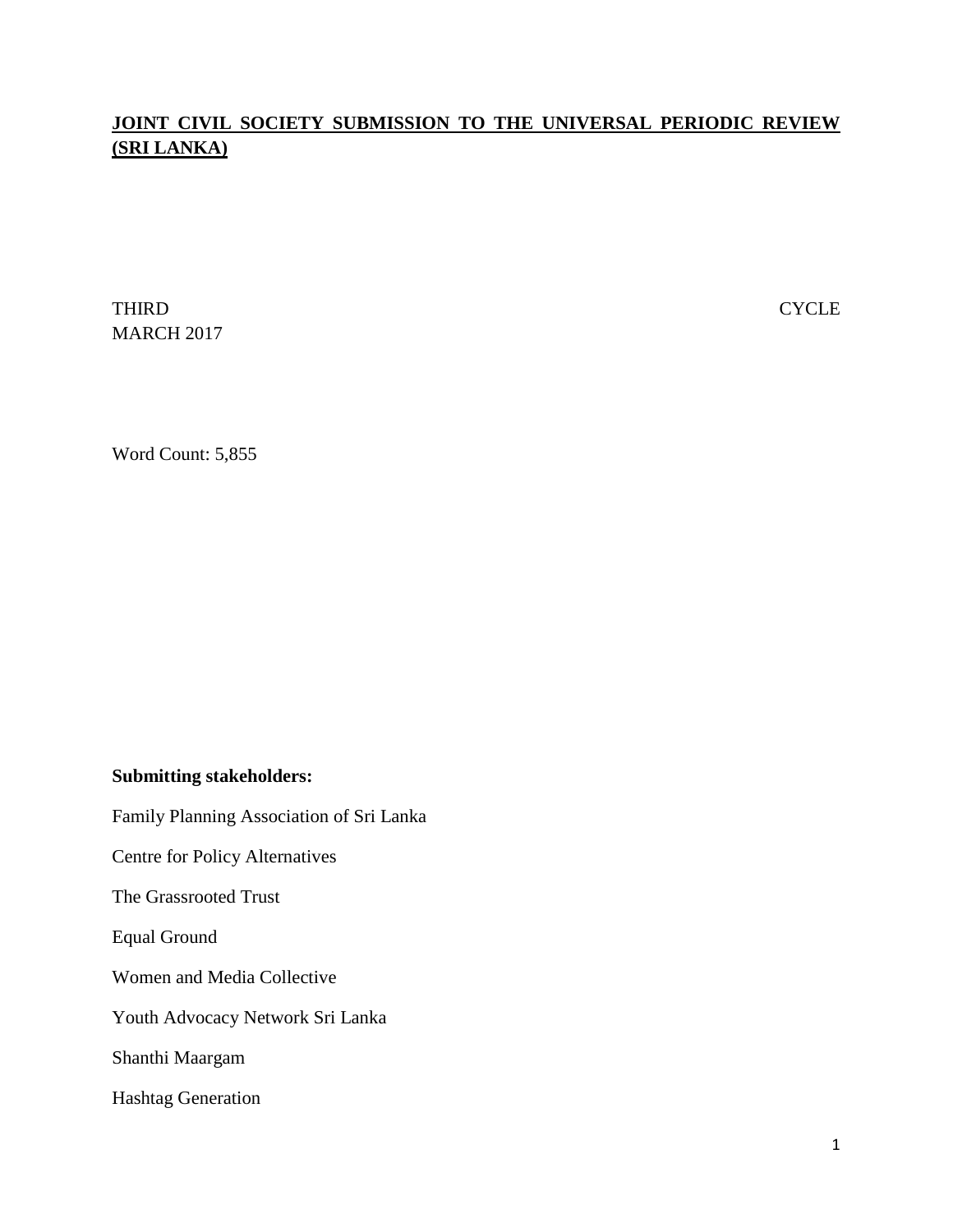#### **Executive Summary**

This report is a joint submission by the Centre for Policy Alternatives  $(CPA)$ ,<sup>1</sup> and the Family Planning Association of Sri Lanka (FPASL)<sup>2</sup>; developed through national and regional consultations. The report examines the current situation and the legal framework in terms of Sexual and Reproductive Health and Rights (SRHR) and gender equality in Sri Lanka.

The report makes all attempts to encompass a range of SRHR issues prevalent in Sri Lanka; yet, it must be taken into account that this is not an exhaustive list.

#### **Methodology**

1. This report has been compiled after an extensive research and a literature review as well as discussions with the relevant stakeholders. An initial national-level stakeholder discussion bringing together 10 National CSOs and independent advocates was held to discuss issues relating to SRHR in Sri Lanka. The participants were encouraged to submit their recommendations to strengthen universal SRHR and address gaps in addressing gender inequality in Sri Lanka. Following the national discussion, a number of regional focus group discussions (FGDs) were conducted in the North, North Central, Central, Uva, and Southern Provinces, where participants voiced the issues faced with regards to SRHR standards in the country. It should be noted that participants at the FGDs were mainly stakeholders with direct experiences. Meanwhile, some participants were community members with a genuine interest in the subject matter discussed. The topics discussed below encompass the recommendations received by the participants of the FGDs and participants at the national stakeholder discussion, along with an analysis and review of the current laws and regulations in Sri Lanka.

#### **General overview of Laws**

 $\overline{\phantom{a}}$ 

1. Sri Lanka has been signatory to international treaties supporting equal rights for all citizens of the country including The International Convention on the Elimination of all forms of Racial Discrimination, The International Covenant on Economic Social and Cultural Rights, The International Covenant on Civil and Political Rights, The Convention on the Elimination of all

 $1$  The Centre for Policy Alternatives (CPA) was formed in the firm belief that there is an urgent need to strengthen institution and capacity-building for good governance and conflict transformation in Sri Lanka and that nonpartisan civil society groups have an important and constructive contribution to make to this process. Its mission is to strengthen the civil society contribution to public policy making through programmes of research and advocacy in the areas of democratic governance and peace with human rights as an overarching priority.

 $<sup>2</sup>$  Established in 1953, The Family Planning Association of Sri Lanka (FPA Sri Lanka) serves as a non-governmental</sup> organization (NGO) that explores innovative and challenging processes of family planning in Sri Lanka. We are proud to be one of the most expansive and well known NGO's in the country that focuses on family planning, Sexual and Reproductive Health and welfare.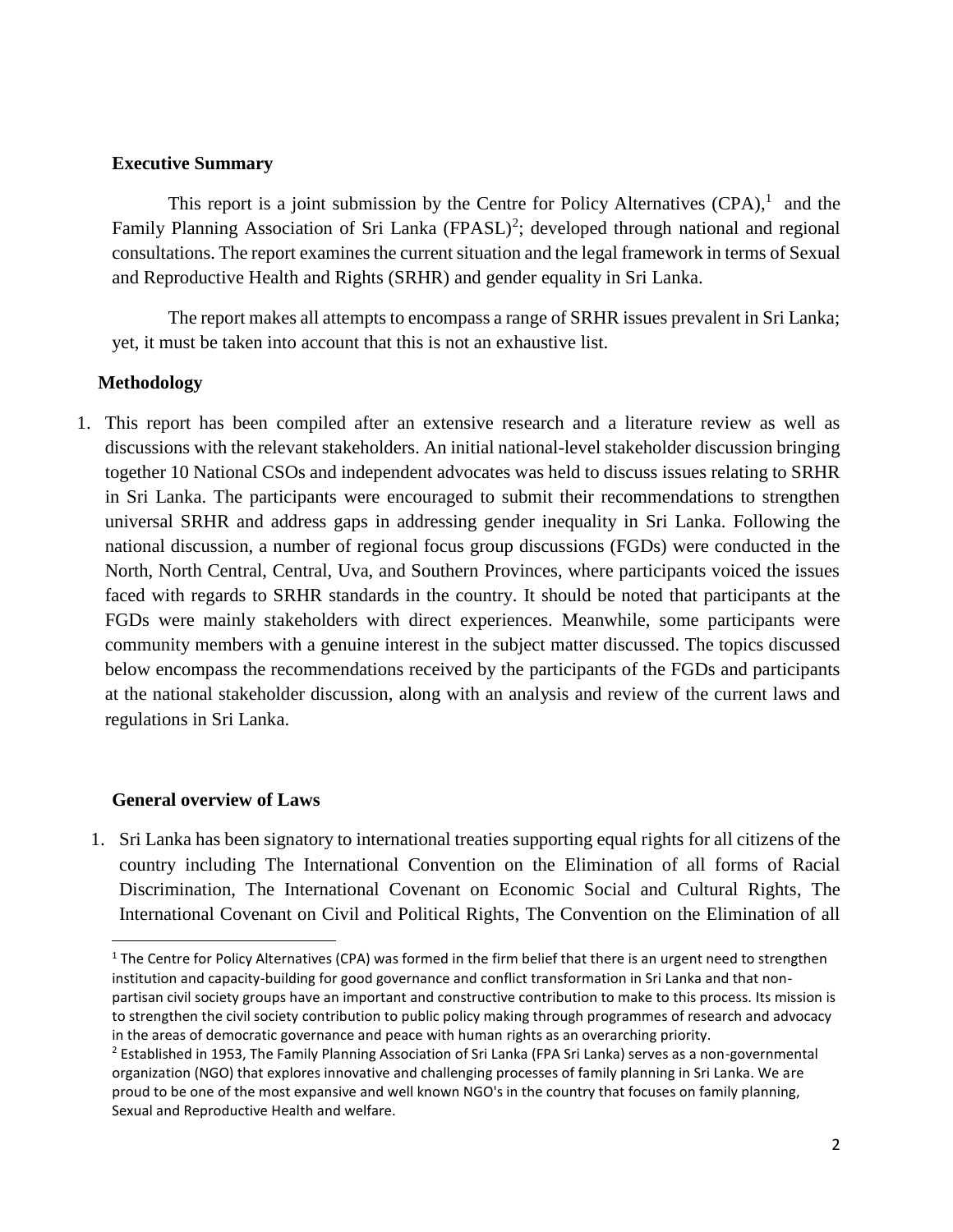forms of Discrimination against Women<sup>3</sup>, and the Convention on the Rights of the Child, that aim to empower minority populations in Sri Lanka. Yet, certain legislation (such as sections in the Penal Code) that discriminate based on sexual orientation and gender identity, as well as women's bodily autonomy still exist giving reason to believe that international obligations are not being and/or implemented at the national level.

Based on the recommendations of the Public Representation Committee for Constitutional reforms; established to gather public representations for the revision of Sri Lanka's constitution, a list of submissions were submitted to the Steering Committee of the Constitutional Assembly. Among its many noteworthy recommendations was the chapter on Fundamental Rights; an impressively structured list of recommendations stressing the importance of non-discrimation based on sexual orientation and gender identity. Furthermore, the possible inclusion of Economic, Social and Cultural Rights in the new Constitution could also bolster support for women and marginalized communities with respect to SRHR.

2. The move to appoint an independent UN investigator for LGBTIQ persons was met with much appreciation from civil society organizations in Sri Lanka. Sri Lanka's positive stance in influencing the investigator's ability to continue his mandated work<sup>4</sup> also received the commendation of civil society. These events lead key stakeholders to believe that the current Government of Sri Lanka (GoSL) would be progressive in their stance in relation to legislation intended towards strengthening rights sexual orientation and gender identity (SOGI). This expectation was short-lived when the Sri Lankan Cabinet chaired by the President rejected the proposal to add sexual orientation and gender identity as grounds for nondiscrimination in the 2017 National Human Rights Plan of Action.

<sup>&</sup>lt;sup>3</sup> The eighth State report on the implementation status of the CEDAW was submitted by the (GoSL) for review by the Committee on the Elimination of Discrimination of Women and was in turn deliberated on 22/02/2017. The CEDAW committee issued a review of the State, and raised a number of issues, including, but not limited to, the limited knowledge on gender equality among legal practitioners and law enforcement officials/language barriers causing issues when reporting grievances/ cultural and social stigmas associated with reporting sexual and genderbased violence instances barring women from coming forth, the lack of a timeline or a published budgetary allocation for the National Commission on Women, the lack of availability and quality of health care services for women in conflict affected areas and the plantation sector, as well as the existence of programmes and support to address the psycho-social trauma of war-affected women, the availability and accessibility of sexual health information that takes into account the needs of all women and girls, and the lack of data on prevalence of HIV/AIDS, including among women and girls, and the existence of programmes for early prevention and early detection of HIV/AIDS. The committee strongly recommended to address these issues, which could significantly improve the quality of life for many Sri Lankans facing a myriad issues with regards to such topics. 4 See "UN creates LGBT expert post; SL votes in favour" - http://www.dailymirror.lk/article/UN-creates-LGBTexpert-post-SL-votes-in-favour-119590.html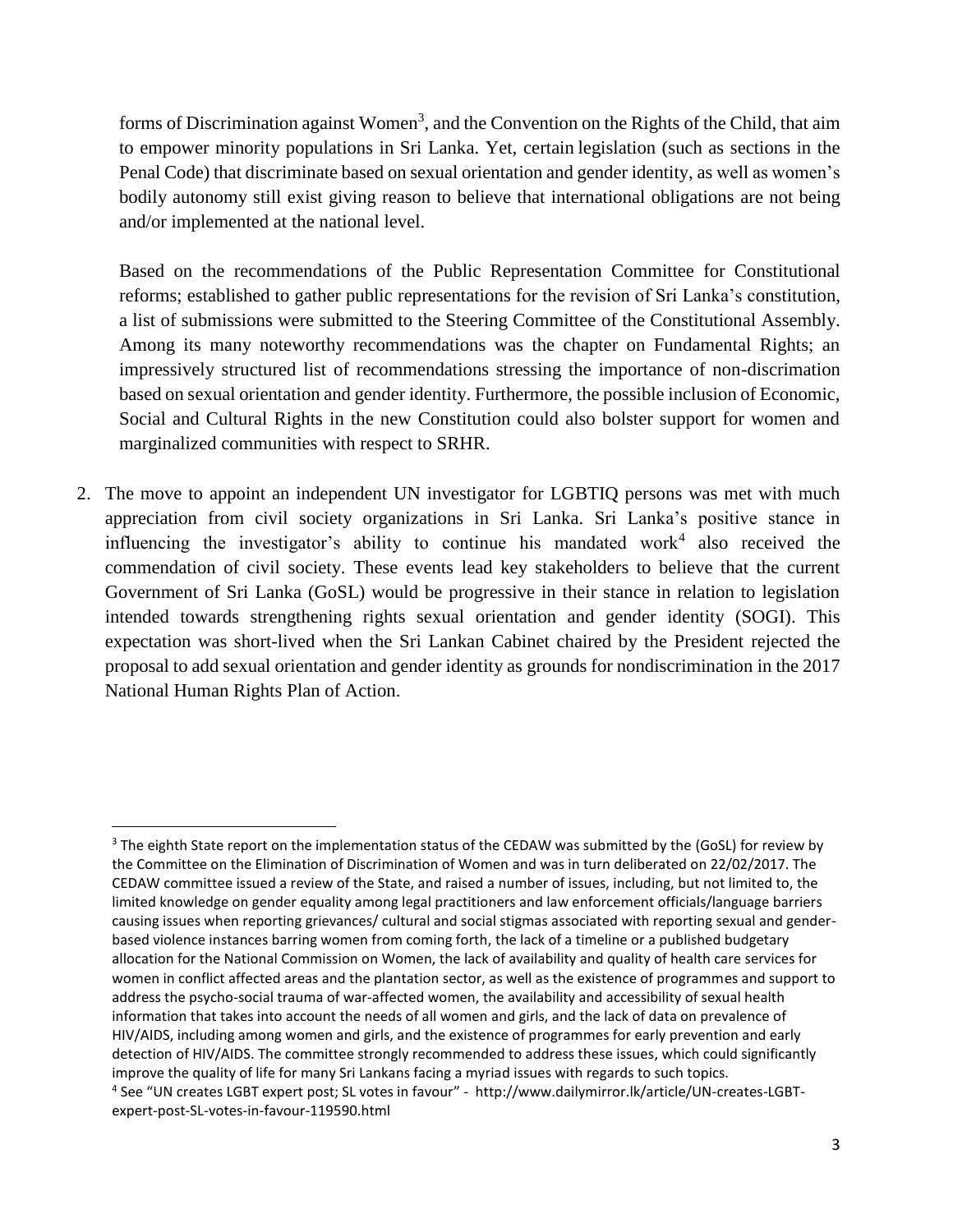- 3. The unavailability of national statistics on commercial sex work has also hindered progress with regards to SRHR related issues in Sri Lanka.<sup>5</sup> Sex Workers are among the key populations most at risk of being infected with for HIV/AIDS prevalence, and whilst the STI Clinic of Sri Lanka<sup>6</sup> engage in commendable work in seeking out areas where sex workers are known to be concentrated and engage in awareness generation and provide free medical support, the lack of accurate data on the number of commercial sex workers<sup>7</sup> in Sri Lanka (especially in the Northern Province where post-war situations have given rise to a spike in the number of commercial sex workers, *discussed below*), means that there are still a number of persons that go untreated or unaware of the dangers of HIV/AIDS.
- 4. The same is the case for the population estimates for Men having Sex with Men (MSM); one of the key population for HIV and AIDS. Due to the criminalization of homosexuality, these numbers are still not accurately captured; a grave cause for concern, especially taking into consideration that the key population with the highest prevalence of HIV/AIDS in Sri Lanka is now  $MSM<sup>8</sup>$ .
- 5. The discussion on repealing abortion laws has yielded positive outcomes. Reports indicate that there were no objections by the Sri Lankan cabinet to the NHRAP proposal calling for the legalization of abortion in instances of rape, incest, and severe fetal abnormalities<sup>9</sup>. Although this is welcomed the lack of political will to decriminalize abortion on any other grounds is concerning. Given the statistics regarding the number of illegal abortions being conducted in Sri Lanka, such draconian measures will give women no choice but to continue using unsafe methods to terminate a pregnancy, leading to many other medical complications.
- 6. Also significant is the recent government circular published in June 2016, providing guidelines for the issuing of Gender Identification Certificates for Transgender persons<sup>10</sup>. This is witnessed as a progressive step towards providing equal rights to persons with diverse gender identities; yet, Transgender persons still face much discrimination with regards to employment prospects and the accessing of equal opportunities.

 $\overline{a}$ <sup>5</sup>See "Rajitha negates President's statement legalising gay rights" - http://srilankabrief.org/2017/01/rajithanegates-presidents-statement-re-legalizing-gay-rights/

<sup>6</sup> National STD/AIDS control program - <http://www.aidscontrol.gov.lk/>

<sup>&</sup>lt;sup>7</sup> See recommendations from the "National STD/AIDS Control Programme Sri Lanka, Annual Report 2015"

<sup>8</sup> "Key Assessment of Policy Framework regarding HIV/AIDS control in Sri Lanka" issued by FPASL

<sup>&</sup>lt;sup>9</sup> See "Limited Abortion" To Be Legalized In Sri Lanka" - <u>http://www.asianmirror.lk/news/item/2104-limited-</u> [amortion-to-be-legalized-in-sri-lanka](http://www.asianmirror.lk/news/item/2104-limited-amortion-to-be-legalized-in-sri-lanka)

<sup>&</sup>lt;sup>10</sup> See "For 'Mind and Soul': Sri Lanka Eases Way To Legal Recognition of Transgender People" [https://globalpressjournal.com/asia/sri\\_lanka/mind-soul-sri-lanka-eases-way-legal-recognition-transgender](https://globalpressjournal.com/asia/sri_lanka/mind-soul-sri-lanka-eases-way-legal-recognition-transgender-people/)[people/](https://globalpressjournal.com/asia/sri_lanka/mind-soul-sri-lanka-eases-way-legal-recognition-transgender-people/)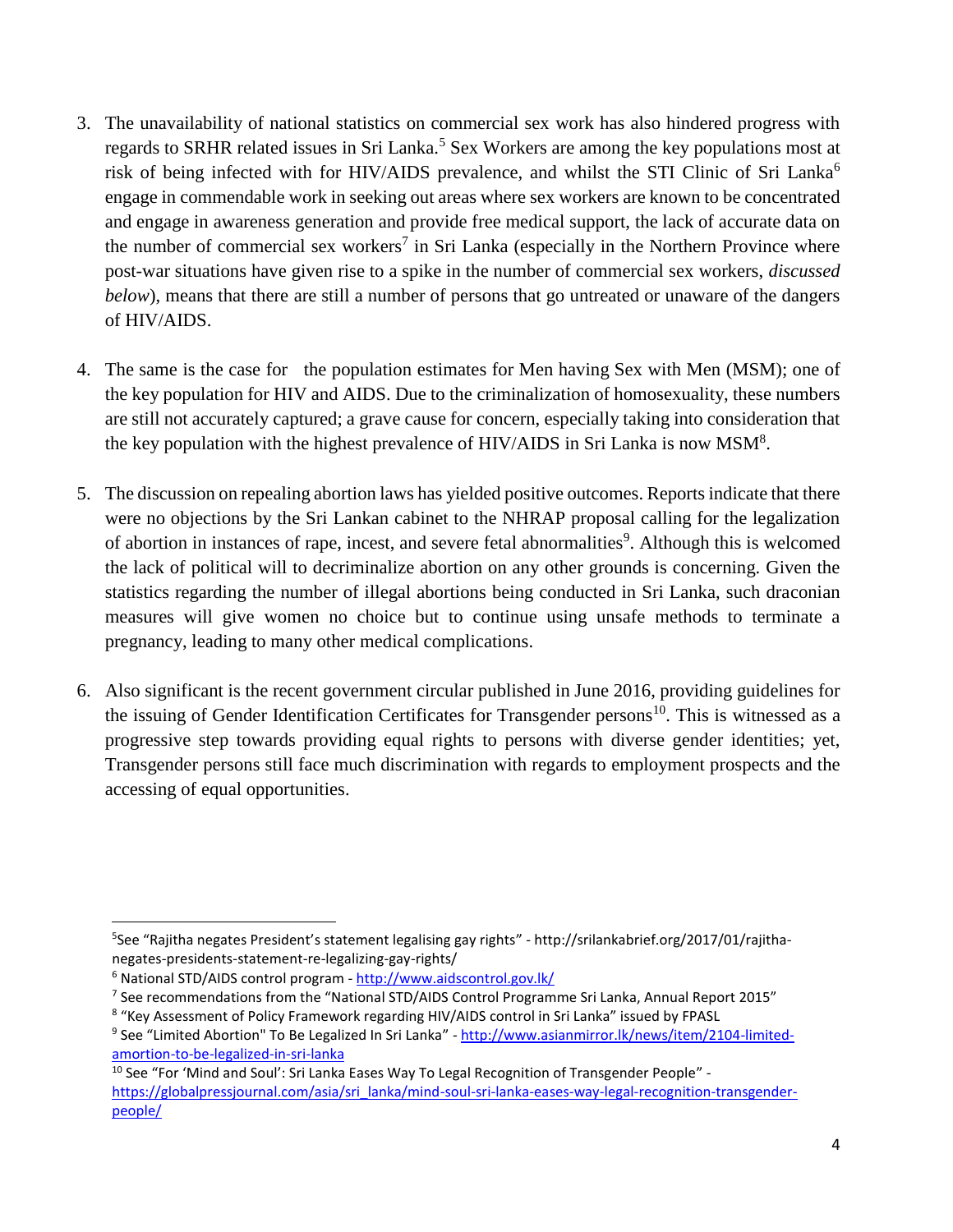- 7. Legislation such as the Vagrants Ordinance<sup>11</sup>, the Brothels Ordinance<sup>12</sup>, as well as certain sections of the Penal Code still indiscriminately marginalize and discriminate against the LGBTIQ community, as well as sex workers, by means of criminalizing these lifestyles; allowing persons in positions of authority (such as police officers) to detain, torture, and verbally and physically discriminate members of these communities.
- 8. The establishment of a Sectoral Oversight Committee on Women and Gender<sup>13</sup> for the new Constitution is seen as another positive initiative towards gaining equality and equity for women, by ensuring women's concerns are adequately represented in the new Constitution.
- 9. The advocacy on increasing women's representation in governance structures yielded positive results in the form of an amendment to the Local Authorities Election (Amendment)  $Act^{14}$ , mandating a 25% quota for women at a Local Government level. The manner in which this is to be implemented, coupled with the lack of capacity building initiatives for women at regional levels to engage purposefully and strategically in governance, dilutes the effectiveness of this legislation<sup>15</sup>.
	- 10. The lack of Comprehensive Sexuality and relationship Education (CSE) at school level is a major contributing factor to poor SRHR outcomes in Sri Lanka (further discussed below). Currently, Sri Lanka has a basic reproductive health curriculum, compartmentalized under the Civic Education, as well as the Health Science text books. What is lacking, however, is the recognition of the importance of all seven components within CSE (gender, sexual and reproductive health and HIV, equal rights, sexual citizenship, pleasure, violence, diversity, relationships), which could only be achieved through the development of a comprehensive curriculum.

### **Sexual and Gender-Based Violence**

- <https://www.parliament.lk/en/component/committees/categories?id=6&Itemid=106>
- For details on Sectoral Oversight Committee for Women and Gender, see

<sup>&</sup>lt;sup>11</sup> Vagrants Ordinance - [http://hrlibrary.umn.edu/research/srilanka/statutes/Vagrants\\_Ordinance.pdf](http://hrlibrary.umn.edu/research/srilanka/statutes/Vagrants_Ordinance.pdf) <sup>12</sup> Brothels Ordinance -

[http://www.aidscontrol.gov.lk/web/images/web\\_uploads/Policy\\_or\\_Law/Brothels%20Ordinance.pdf](http://www.aidscontrol.gov.lk/web/images/web_uploads/Policy_or_Law/Brothels%20Ordinance.pdf) <sup>13</sup> For functions of Sectoral Oversight Committees, see

[http://www.parliament.lk/en/component/committees/commitee/showCommittee?id=171&type=committee&Ite](http://www.parliament.lk/en/component/committees/commitee/showCommittee?id=171&type=committee&Itemid=106) [mid=106](http://www.parliament.lk/en/component/committees/commitee/showCommittee?id=171&type=committee&Itemid=106)

<sup>&</sup>lt;sup>14</sup> See "25 percent quota comes into effect for first time: Around 2,000 women to contest LG elections" <http://www.dailynews.lk/?q=2016/09/08/local/92655>

<sup>&</sup>lt;sup>15</sup> Studies have suggested that introducing a mandatory quota for women's representation in governance structures have directly contributed to the improvement of women's rights in the country. See [http://scholar.harvard.edu/files/rpande/files/gender\\_quotas\\_-\\_april\\_2011.pdf](http://scholar.harvard.edu/files/rpande/files/gender_quotas_-_april_2011.pdf)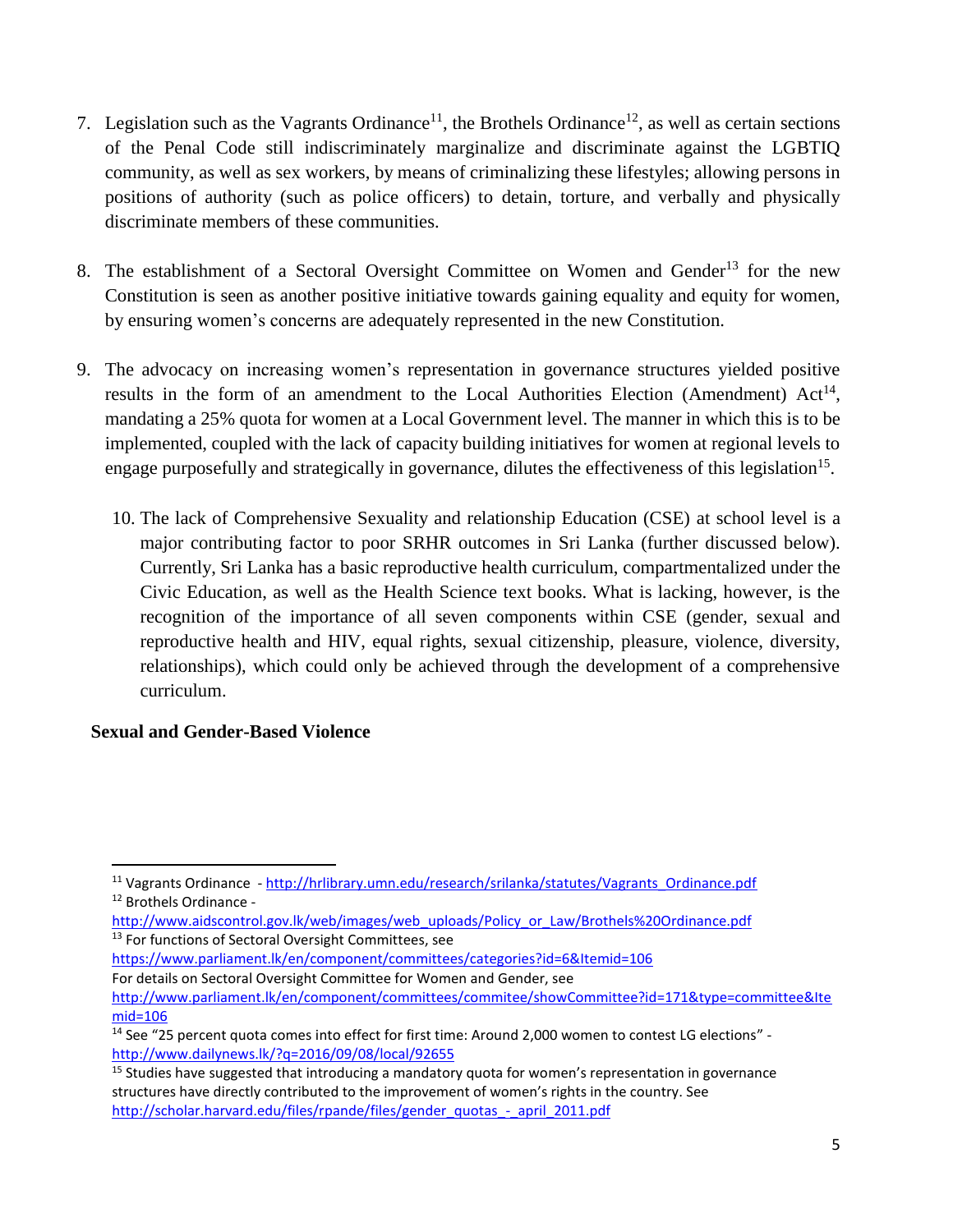- 11. The Prevention of Domestic Violence Act (PDVA) of 2005<sup>16</sup> is the predominant legislation in Sri Lanka that enables women to seek redress in the event they face domestic violence or are likely to be abused. The Act, introduced amidst mixed reactions from the political arena at the time<sup>17</sup>, was heralded as hallmark legislation for the empowerment of women experiencing intimate partner violence. Yet, glaring inadequacies in the Act prevail<sup>18</sup>, providing room to believe that the Act was drafted without consideration of its practical usage or effectiveness at a grassroots level<sup>19</sup>. The national Helpline for Women (1938) established under the National Committee on Women, received 667 total complaints for the year 2015, 90 of which were domestic violence incidents<sup>20</sup>. The national statistics from the same complaint centre in  $2014$ said that 12.34% of all complaints were attributed to Domestic Violence (the third highest category of complaints the helpline received for that year) $^{21}$ . The lack of awareness on the existence of such a helpline or services provided by the Ministry for Women and Children's Affairs is also a contributing factor to the current statistics of GBV.
- 12. Sexual violence has been a constant concern in Sri Lanka and its prevalence has only increased since the end of the armed conflict in 2009, especially in the war-affected regions<sup>22</sup>. Statistics derived from the national police website indicate that for the year 2015, 379 cases of Rape was recorded; all of which were still pending conviction at the time of publication<sup>23</sup>. A particular case, where a young school girl from the Northern Province was gang raped and murdered in the Jaffna District received widespread coverage and led to protests across the country<sup>24</sup>. Although the perpetrators were arrested no convictions have still been made. The lack of

l

<http://www.wluml.org/sites/wluml.org/files/ICES%20Working%20Paper%20Series.pdf>

<sup>16</sup> Prevention of Domestic Violence Act No. 34 of 2005,

[http://www.childprotection.gov.lk/Child\\_Related\\_ACTs/Prevention%20of%20Domestic%20Violence%20Act,%20N](http://www.childprotection.gov.lk/Child_Related_ACTs/Prevention%20of%20Domestic%20Violence%20Act,%20No.%2034%20of%202005.pdf) [o.%2034%20of%202005.pdf](http://www.childprotection.gov.lk/Child_Related_ACTs/Prevention%20of%20Domestic%20Violence%20Act,%20No.%2034%20of%202005.pdf)

<sup>17</sup> See 'The Parliamentary Debate' of *'Only until the Rice is Cooked? The Domestic Violence Act, Familial Ideology, and Cultural narratives in Sri Lanka'* by Kodikara, C. Accessed

<sup>&</sup>lt;sup>18</sup> Such as the limited period of incarceration for the perpetrator (maximum one year), and the fact that the Act has not taken into account the overwhelming majority of men in the judicial system (Judges included) who have previously brought in their personal biases to the courtroom when dealing with domestic violence cases. <sup>19</sup> See "The prevention of Domestic Violence Act and implementation problems" by Kodikara, C. Accessed <http://womenandmedia.org/the-prevention-of-domestic-violence-act-and-implementation-problems/>

<sup>&</sup>lt;sup>21</sup> See 1938 Women's Help Line website, accessed [http://www.childwomenmin.gov.lk/English/institutes/national](http://www.childwomenmin.gov.lk/English/institutes/national-committee-on-women/1938-women-shelpline)[committee-on-women/1938-women-shelpline](http://www.childwomenmin.gov.lk/English/institutes/national-committee-on-women/1938-women-shelpline)

<sup>&</sup>lt;sup>22</sup> Based on anecdotal evidence received by community members in the region. Sexual abuse and violence has also been a tool of intimidation during the time of the conflict, and perpetrators were rarely brought to justice due to their positions in influential circles including the security forces. "*Ethno-Religious Nationalism and Sexual and Reproductive Health and Rights in Sri Lanka: A social media, print media and policy review*" is a research document conducted by the Women and Media Collective (WMC) and provides an interesting analysis of SRHR related issues during and post-conflict Sri Lanka.

<sup>&</sup>lt;sup>23</sup> "Grave Crime Abstract for the Year 2015" published by the National Police Force website, accessed [http://www.police.lk/images/others/crime\\_trends/2015/grave\\_crime\\_abstract\\_for\\_the\\_year\\_2015.pdf](http://www.police.lk/images/others/crime_trends/2015/grave_crime_abstract_for_the_year_2015.pdf) <sup>24</sup> "Outrage in Sri Lanka over teenager's rape and murder" by BBC News, accessed <http://www.bbc.com/news/world-asia-32820033>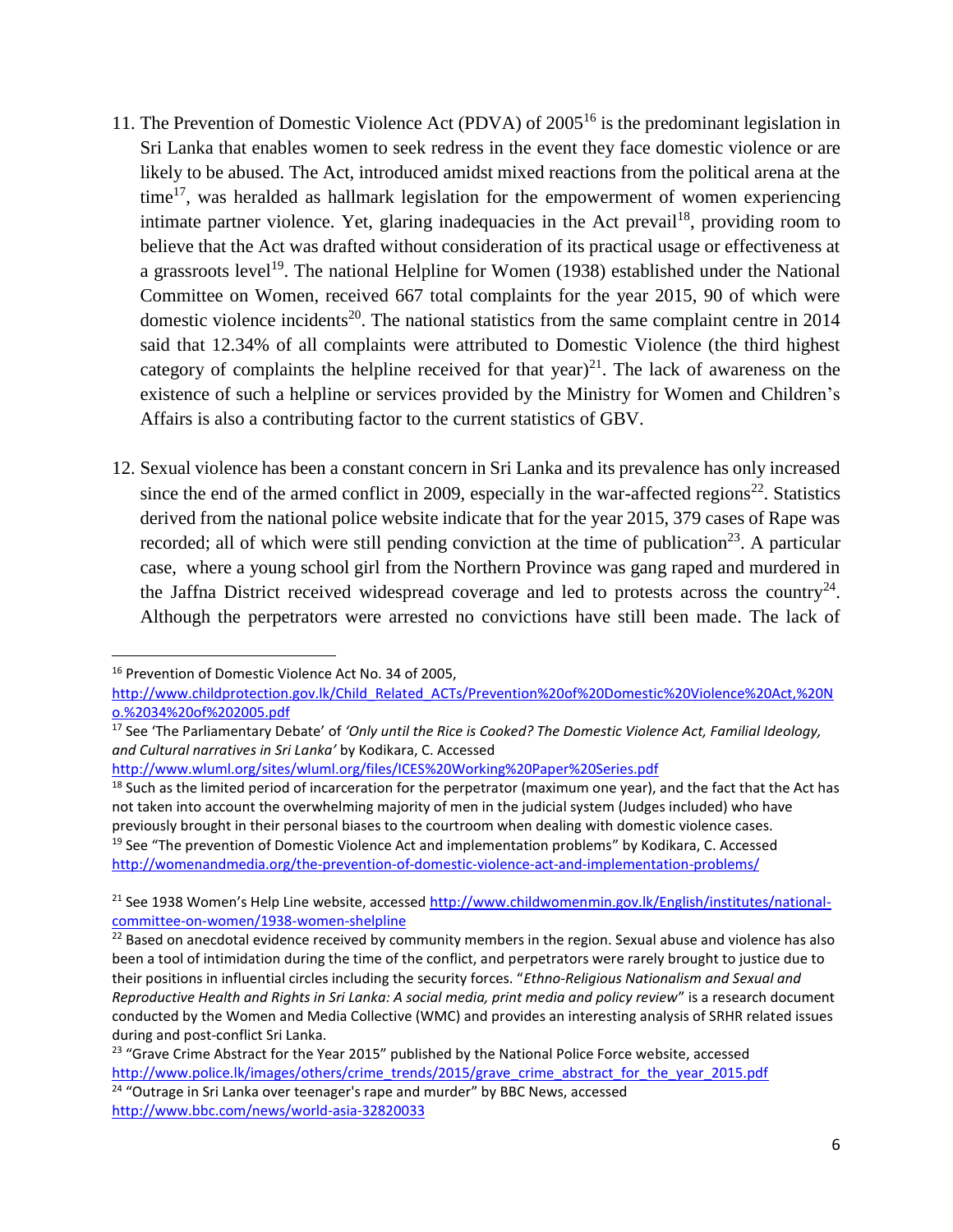expediency in trying and convicting the perpetrators has fostered a culture of impunity for rapists, whilst exposing a severe inadequacy in the justice system<sup>25</sup>.

- 13. Child sexual exploitation and violence in Sri Lanka is also noteworthy. The total number of SGBV Complaints received by the National Child Protection Authority (NCPA) in the year 2014 amounted to 1,777; over 1000 of those cases were attributed to sexual harassment and/or rape<sup>26</sup>. Reflective of such statistics was the case reported from the Gampaha District in the Western Province, where a four-year old female child was found raped and killed in  $2015^{27}$ which drew widespread condemnation. The culture of impunity discussed in *paragraph. 13* stands true for cases of child sexual exploitation as well; however, there is reason to believe that cases of this nature are given more consideration than cases of sexual assault and rape of women above the age of  $18^{28}$ .
- 14. Cultural perceptions entrenched in patriarchal, dogmatic views pose severe impediments to addressing SGBV in Sri Lanka. A culture of shame is practiced in relation to the discussion on sexuality, sexual offences, or crimes relating to sex. It has often been noted that families tend to hide an incident of rape or sexual assault of a child for fear of "tarnishing" their family names and bringing "shame" upon the family. Such regressive views (systematically practiced for a long period of time), have been absorbed into structures of authority as well. Especially in war-affected regions in the North and East, police officers are reportedly unresponsive to complaints of SGBV, and have even discouraged complaints of such nature<sup>29</sup>. The lack of implementation of the Official Languages Policy has also been an issue when transcribing

<sup>25</sup> See pg. 153 of *the Policy Framework and National Plan of Action to address Sexual and Gender-based Violence in Sri Lanka 2016-2020* for statistical evidence of the progress of action taken on complaints on Rape and Incest in 2013, which indicate that from the total number of complaints received (2175), 1410 were still pending investigations, whilst only 7 convictions were achieved. Such evidence points to an inefficiency in the justice system to expedite cases of sexual violence, and substantiates the mistrust and wariness of the public towards the justice system which deters them from coming forth with complaints. <sup>26</sup> NPASGBV pg. 21 under 'Child Sector', accessed

[https://www.dropbox.com/s/6t4elkp60ist42d/Policy%20Framework%20and%20National%20Plan%20of%20Action](https://www.dropbox.com/s/6t4elkp60ist42d/Policy%20Framework%20and%20National%20Plan%20of%20Action%20to%20address%20SGBV%20in%20Sri%20Lanka%202016-2020%20English%20Web_CC.pdf?dl=0) [%20to%20address%20SGBV%20in%20Sri%20Lanka%202016-2020%20English%20Web\\_CC.pdf?dl=0](https://www.dropbox.com/s/6t4elkp60ist42d/Policy%20Framework%20and%20National%20Plan%20of%20Action%20to%20address%20SGBV%20in%20Sri%20Lanka%202016-2020%20English%20Web_CC.pdf?dl=0)

<sup>&</sup>lt;sup>27</sup> "Brutal Murder of little Seya and the relevance of the OHCHR Investigation Report" by Sri Lankan Guardian, accesse[d http://www.slguardian.org/2015/09/brutal-murder-of-little-seya-and-the-relevance-of-the-ohchr](http://www.slguardian.org/2015/09/brutal-murder-of-little-seya-and-the-relevance-of-the-ohchr-investigation-report/)[investigation-report/](http://www.slguardian.org/2015/09/brutal-murder-of-little-seya-and-the-relevance-of-the-ohchr-investigation-report/)

<sup>28</sup> See the *"Report of the Leader of the Opposition's Commission on the Prevention of Violence against Women and the Girl Child*" for an oversight of the practical realities facing women and the girl child in relation to sexual violence and abuse in Sri Lanka. Also interesting is the comparative analysis of the response received for the case of the young girl and that received for the case of the 18 year old girl – although both cases were received with outrage within Sri Lanka, the case was expedited and perpetrators given swift judgment in the case of the young girl as opposed to the case of the18 year old where the investigation was lengthened unnecessarily. The pressure exerted from civil society for this case was arguably the predominant reason the investigation was given any prominence.

<sup>&</sup>lt;sup>29</sup> Anecdotal evidence provided by community members in the District of Jaffna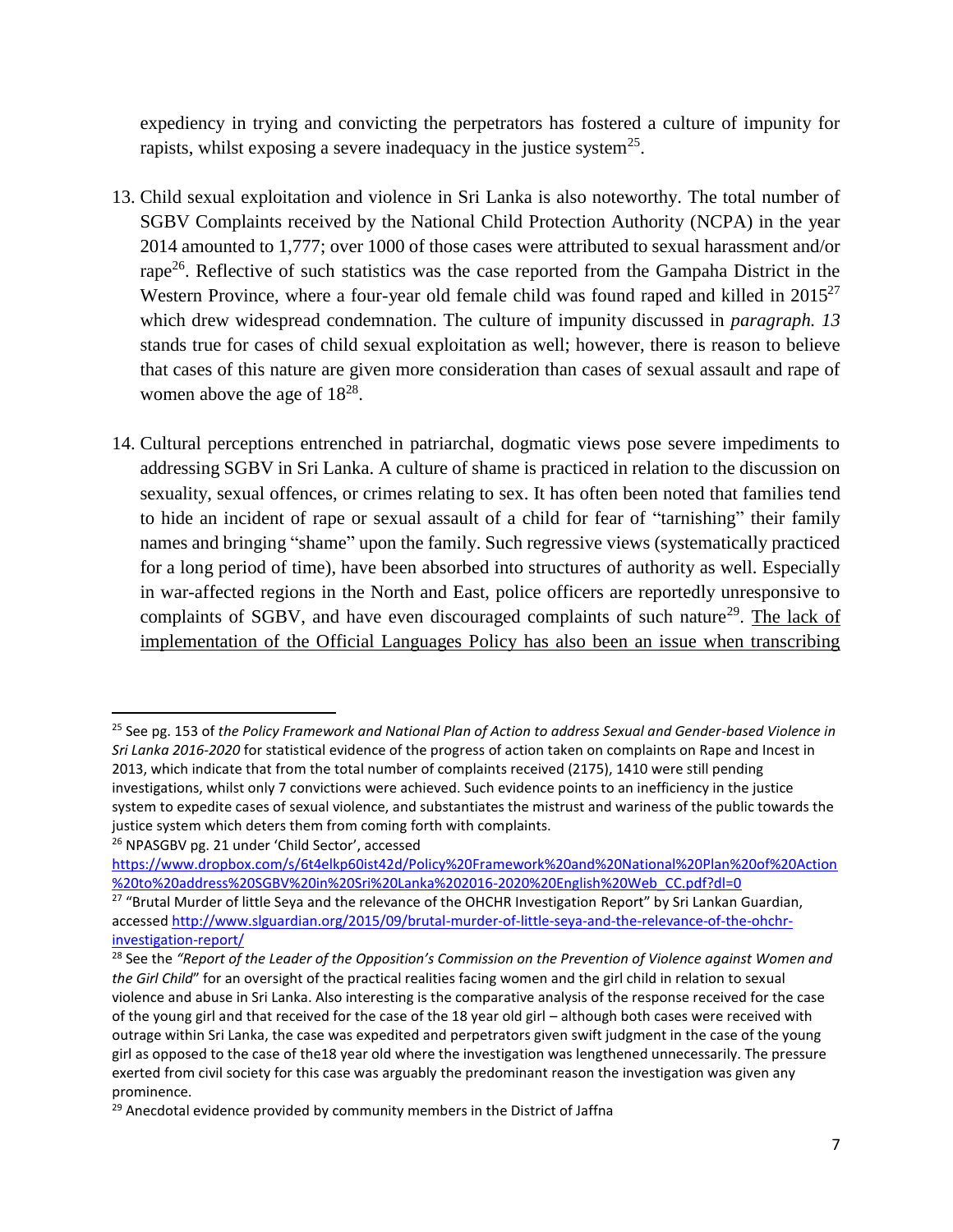actual events necessary in order to take action<sup>30</sup>. These practices have caused many victims of SGBV to refrain from pursuing a complaint with the necessary authorities, contributing to a much larger statistic pool for instances of SGBV that have gone unrecorded.

- 15. In adhering to the specifications of the National Action Plan for the Protection and Promotion of Human Rights<sup>31</sup>: drafted as a result of the pledges made by the GoSL during the last UPR cycle, a Policy Framework and National Plan of Action to address Sexual and Gender-Based Violence in Sri Lanka from  $2016 - 2020$  (NPASGBV)<sup>32</sup> was drafted and publicized in an effort to curb the instances of SGBV occurrence among key populations. The plan itself is comprehensive and extensive, with many positive initiatives noted. A considerable budgetary allocation has also been made<sup>33</sup>, as dictated in the SGBV action plan. What is needed is to monitor so as to ensure that the initiatives proposed in the action plan are followed  $accordingly<sup>34</sup>$ .
- 16. The issues faced by female Migrant workers are also complex and multi-faceted. Statistics from the Foreign Employment Bureau indicate that from over 245,000 Sri Lankans that sought foreign employment overseas in 2015, 34.44% were female<sup>35</sup>. A socially accepted norm prevails that if a woman leaves the country for economic gain; her children are more susceptible to juvenile delinquencies, or sexual abuse/incest, more commonly at the hands of a family member/relative/family associate. Further to this is the theory that the male of the household is more prone to alcoholism if the female is abroad on work capacity. Provisions for migrant workers have also been made in the action plan on SGBV, and must be followed through accordingly.
- 17. Discrepancies in relation to the accepted age of marriage, and the accepted age of consent to sex (without it being considered a Statutory Rape), as stipulated in the Penal Code, has also led to a number of issues. This inconsistency in national policy is further exacerbated in relation to Muslim Marriage and Divorce Act which does not dictate a specific age for marriage. The campaign to repeal the Muslim law or to standardize marriage laws irrespective of religion was revitalised upon the receipt of such recommendations to the Public Representation Committee for Constitutional Reform<sup>36</sup>.

 $\overline{a}$ 

<https://www.dropbox.com/s/j28koz5ul0xl81h/Action%20Plan%20-%20%202016.pdf?dl=0>

<sup>&</sup>lt;sup>30</sup> "Vidhya Sivaloganathan's Family in Pungudutheevu is Waiting for Justice" by DBSJeyaraj.com, accessed "http://dbsjeyaraj.com/dbsj/archives/41688

<sup>&</sup>lt;sup>31</sup> Accessed http://www.ohchr.org/Documents/Issues/NHRA/NPASriLanka2011\_2016.pdf

<sup>32</sup> Op. ct. 27

 $33$  Ibid.

<sup>&</sup>lt;sup>34</sup> See the monitoring schedule of the action plan, accessed

<sup>35</sup> Sri Lanka Bureau of Foreign Employment 2015 Highlights, accessed http://www.slbfe.lk/file.php?FID=254 <sup>36</sup> "A minimum age of marriage for all citizens in Sri Lanka", accessed [http://www.wercsl.org/establishing-a](http://www.wercsl.org/establishing-a-minimum-age-of-marriage-for-all-citizens/)[minimum-age-of-marriage-for-all-citizens/](http://www.wercsl.org/establishing-a-minimum-age-of-marriage-for-all-citizens/)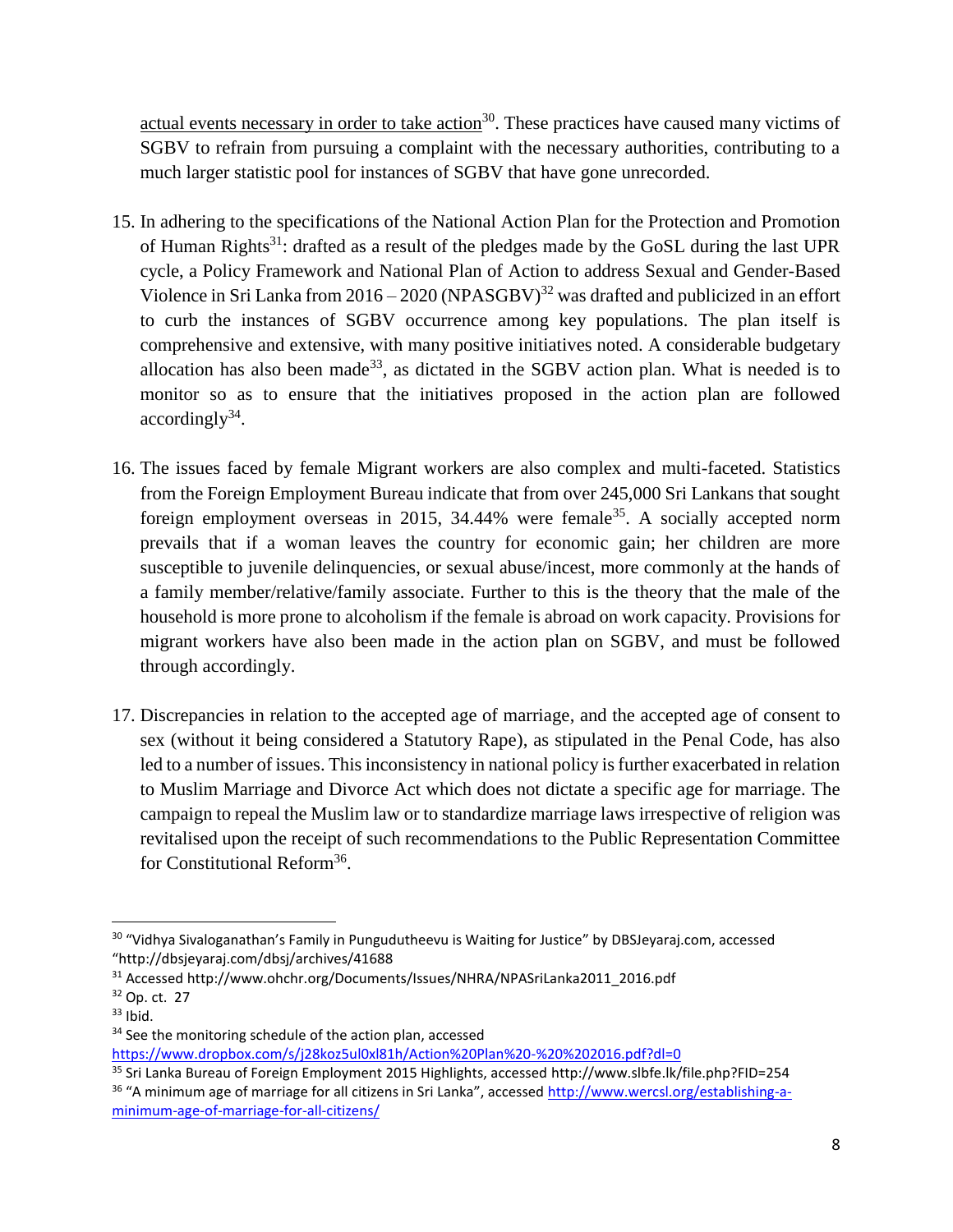#### **Abortion**

- 18. Sri Lanka is in a markedly better positioning than most South Asian countries in relation to infant mortality rates (latest figures indicating the rate at 9.9 per  $1000 \text{ LB}$ )<sup>37</sup>. Yet, the practice of abortion is widespread. Abortion in Sri Lanka was made an illegal practice via Section 303-  $307$  of the Penal Code<sup>38</sup>. According to legislation, abortion is only considered in instances where it could be proven that the decision to not terminate a pregnancy would be detrimental to the health and safety of the mother.
- 19. Adolescent pregnancies are also cause for concern, with 2009 statistics showing 6.5% of all pregnancies occurring in Sri Lanka to be teenage pregnancies (i.e. pregnancies between the ages of 15-19). Although surveys show a steady decline in these numbers, post-war affected regions of the North and East did not see a change in these trends<sup>39</sup>. Among these numbers are married couples as well as 'cohabitating' couples. A UNICEF Child Marriage Baseline Estimate in 2015 purports that over 20, 780 girls between the ages of 12 -17 are in a married or cohabitating relationship<sup>40</sup>. Teenage pregnancies are arguably high risk for the mother in terms of medical complications, in addition to the social barriers the teenage mother faces, including impediments to education and economic prospects. When questioned, most adolescent pregnant girls claimed that the lack of awareness on contraceptive methods was a major contributing factor<sup>41</sup>.
- 20. For a number of years, Civil Society Organisations (CSOs) and independent advocates have worked to repeal the abortion legislation<sup>42</sup>. Experts estimate at least 1,000 abortions are being conducted illegally in Sri Lanka per day<sup>43</sup>. These same experts have said they have reason to believe that the actual numbers are much higher. The crackdown on clinics during the last regime was perceived as a major regression in terms of progress in providing sexual and reproductive health services in a regulated and certified manner. As a result, the circulation of

<sup>40</sup> "Action sought to end teenage pregnancy in Sri Lanka", accessed <http://colombogazette.com/2016/10/12/action-sought-to-end-teenage-pregnancy-in-sri-lanka/>

<sup>37</sup> Vital Statistics: Family Health Bureau. Accessed [file:///C:/Users/Ruwendi/Downloads/VITAL%20STATISTICS%20-](file:///C:/Users/Ruwendi/Downloads/VITAL%20STATISTICS%20-%20FAMILY%20HEALTH%20BUREAU%202017%20(1).pdf) [%20FAMILY%20HEALTH%20BUREAU%202017%20\(1\).pdf](file:///C:/Users/Ruwendi/Downloads/VITAL%20STATISTICS%20-%20FAMILY%20HEALTH%20BUREAU%202017%20(1).pdf)

<sup>&</sup>lt;sup>38</sup> Penal Code of 1885 - [http://www.commonlii.org/lk/legis/consol\\_act/pc25130.pdf](http://www.commonlii.org/lk/legis/consol_act/pc25130.pdf)

<sup>&</sup>lt;sup>39</sup> "Teenage Pregnancy – What are the facts?" by UNFPASL, accessed

<https://unfpasrilanka.wordpress.com/tag/teen-pregnancy/>

<sup>41</sup> Op. ct. 40

<sup>&</sup>lt;sup>42</sup> "Abortion: Reform the obsolete laws now", accessed <u>http://www.sundaytimes.lk/150531/sunday-times-</u> [2/abortion-reform-the-obsolete-laws-now-151388.html](http://www.sundaytimes.lk/150531/sunday-times-2/abortion-reform-the-obsolete-laws-now-151388.html)

<sup>&</sup>lt;sup>43</sup> "Over 1,000 Fetuses Illegally Aborted in Sri Lanka Daily", accessed <u>[http://www.frontpage.lk/page/Over-1-000-](http://www.frontpage.lk/page/Over-1-000-Fetuses-Illegally-Aborted-in-Sri-Lanka-Daily-/16656)</u> [Fetuses-Illegally-Aborted-in-Sri-Lanka-Daily-/16656](http://www.frontpage.lk/page/Over-1-000-Fetuses-Illegally-Aborted-in-Sri-Lanka-Daily-/16656)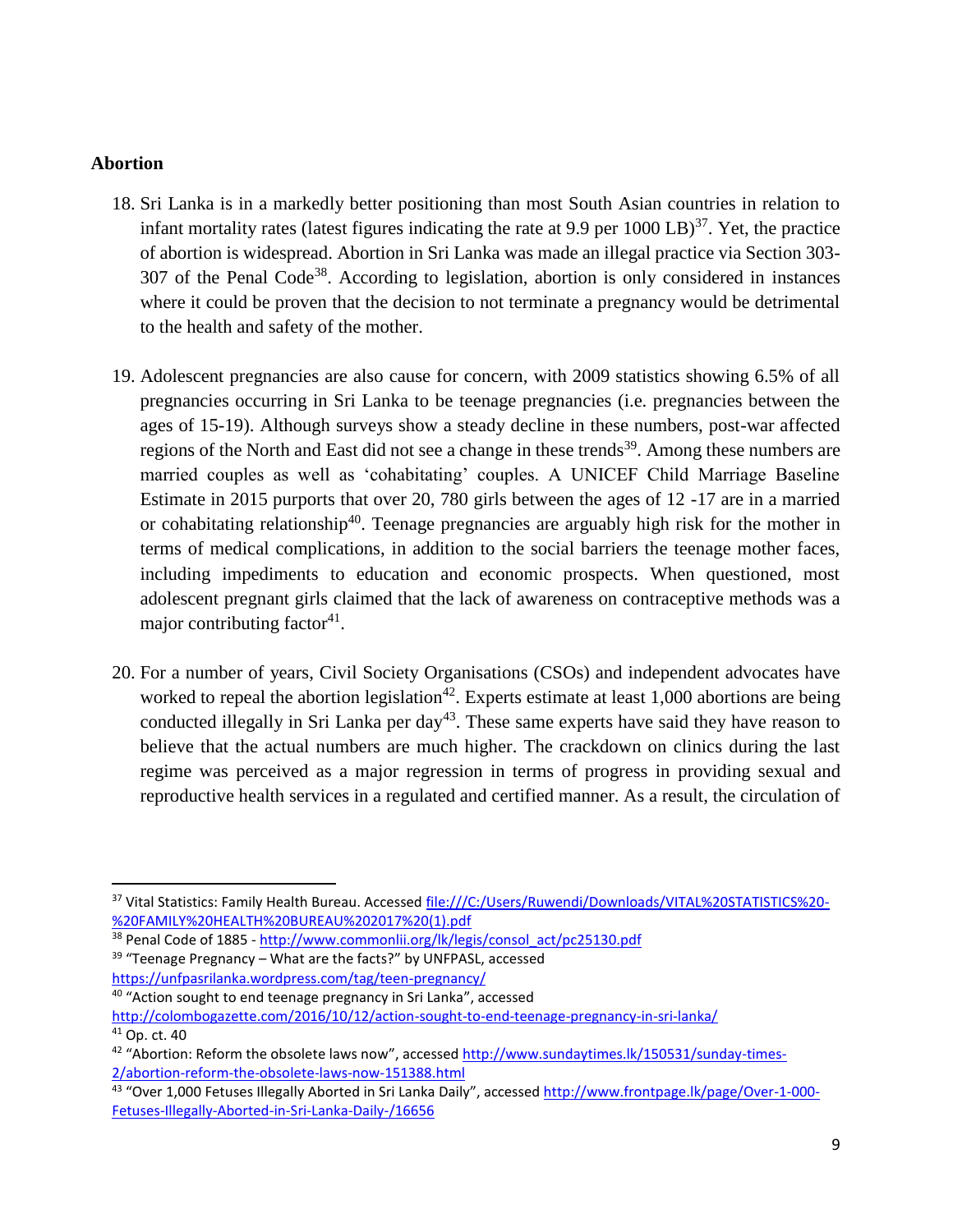unregulated abortion pills has increased exponentially in the past number of years<sup>44</sup> (owing to various factors such as the reduction in reproductive age, as well as the lack of awareness on contraceptive methods), with alarming anecdotes received from the Anuradhapura District where it is believed that around 100 unregulated 'abortion pills' are being sold under the counter at pharmacies every day.

21. The recent legislation passed by the GoSL to amend the Penal Code to allow abortions in the occasion of rape or incest is welcomed: yet, the leeway allowed only in these circumstances show a disregard for the practical issues with regard to abortions in Sri Lanka, since most women choose to terminate their pregnancies due to economic liabilities, were unaware of contraceptive methods, or simply not ready to raise a child. While abortions sought for pregnancies occurring as a result of rape or incest is certainly concerning and prevalent in Sri Lanka. The resistance to repealing the abortion law for other occasions is not only exemplary of the control of a woman's body by State institutions, but also contributes to an increase in unregulated, unsafe abortion methods, which causes major medical implications for the mother.

## **Comprehensive Sexuality Education (CSE)**

- 22. Lack of CSE is identified as a predominant cause of many SRHR related issues worldwide, as well as in the Sri Lankan context. The lack of a rights-based, extensive discussion on sexual and reproductive health – including but not limited to sexual orientation and gender identity, reproductive stages, contraceptive methods, services related to reproductive and exual health and relationship from gender perspective – is seen as the principal cause of cultural predispositions, traditionalist norms and values disallowing for progressive laws to be made in relation to sexual and reproductive health, and the establishment of a regressive and discriminate society overall.
- 23. Currently, 'reproductive health', limited to the teaching of reproductive organs, is included in the school Health textbooks. Besides this, brief details regarding HIV/AIDS prevention are mentioned in a vague manner. From 2006 -2013, the textbook information on same-sex relationships was referred to as an 'unnatural sex conduct', along with many other negative connotations, including being categorised under sexual abuse. Although these details have now changed, the information given on the topic is still vague and oblique. The aversion to mentioning condom usage in a school textbook found it instead discussed in fashion with 'identifying risky situations in society<sup>'45</sup>.
- 24. Even with the limited scope of CSE presented in such a manner, the culture of shame associated with this subject and with the discussion of sex overall has resulted in most, if not all subject

<sup>&</sup>lt;sup>44</sup> "Misoprostol and women's health in Sri Lanka", accessed [http://www.island.lk/index.php?page\\_cat=article](http://www.island.lk/index.php?page_cat=article-details&page=article-details&code_title=31532)[details&page=article-details&code\\_title=31532](http://www.island.lk/index.php?page_cat=article-details&page=article-details&code_title=31532)

<sup>45</sup> Billimoria, H. Grassrooted Trust.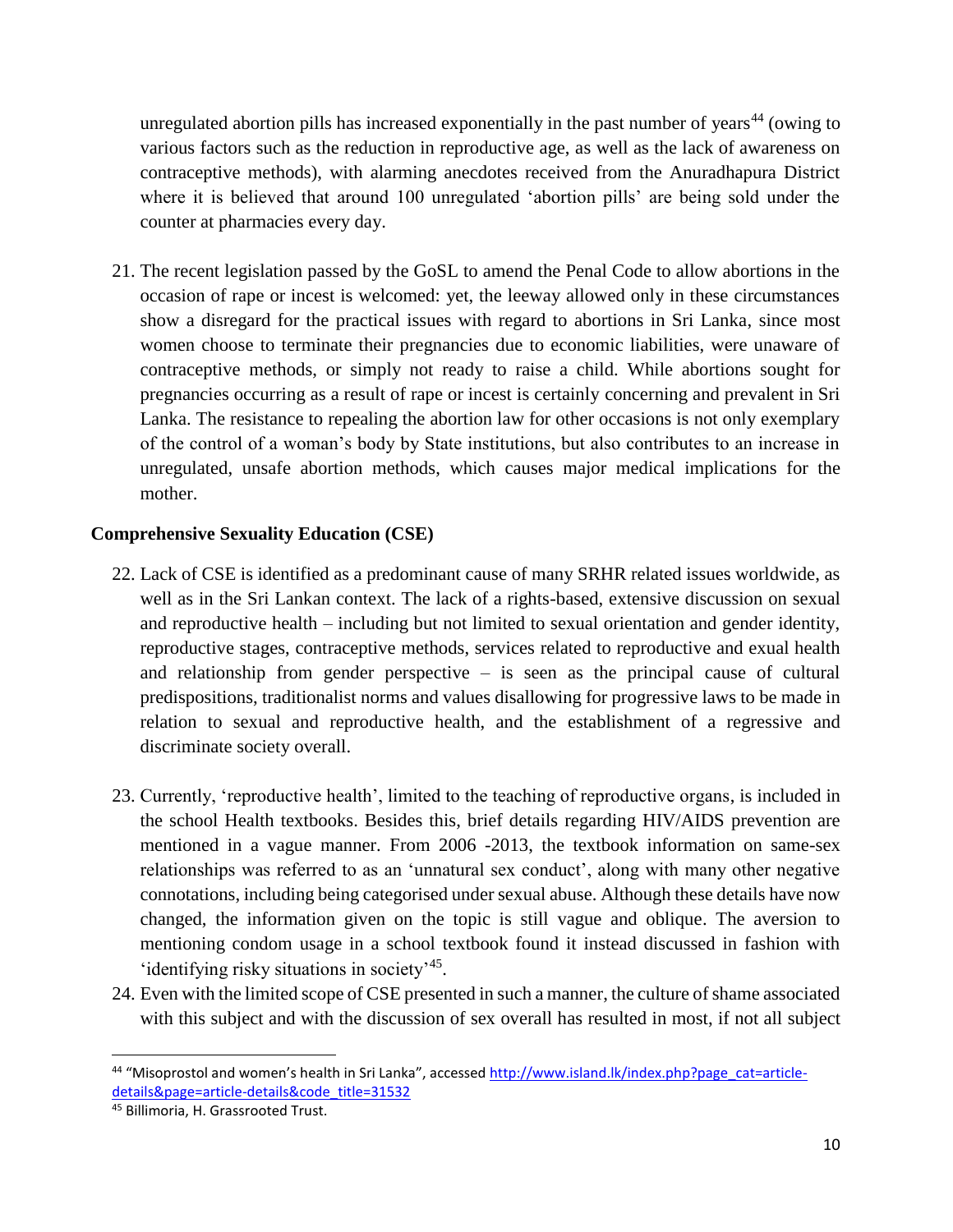teachers to refrain from teaching this chapter. The influential role teachers have in shaping the mindset of adolescents is severely understated and underappreciated in Sri Lanka; the aversion to teaching CSE in schools by school teachers lead children to adopt the same culturally steeped outlook in life with regards to discussing sex, contributing to a cycle of ignorance<sup>46</sup>.

- 25. The implications of the lack of comprehensive education on sexuality and relationships can be witnessed from the grassroots level up to national levels: prevalence of HIV/AIDS among the youth population (although decreasing due to the efforts by institutions such as the STD Clinic of Sri Lanka) is still an issue, with many affected personnel claiming the lack of awareness on the use of condoms was a predominant factor. Sexual and gender-based violence is a serious concern in Sri Lanka and has risen to alarming rates (as discussed under *Sexual and Gender Based Violence)*. At a national level, misinformation and lack of political will to progress the agenda on CSE are notable. An example of this includes that the Minister for Education wrongly assumed that HIV can be transmitted by sleeping next to a person living with  $HIV^{47}$ . It is also worth noting that Sri Lanka has long since held the world record for the nation that most googled the word 'sex' for a number of years<sup>48</sup>, exposing the unique issues that stem from the lack of CSE in a rapidly progressing cyber culture that piques the curiosity of young children in the absence of scientific, accurate, and balanced information provided in school.
- 26. The aversion to introducing CSE into school curricula is based on inaccurate and ideological positions that posit that teaching of sexuality, sex, and contraceptive methods will enable children to practice what is being taught. Anecdotes were gathered during consultations at a regional level to substantiate these claims. However, this argument is nullified when taking into consideration the repercussions of the lack of CSE in schools as well as the level of success such programs have achieved internationally<sup>49</sup>. Educationalists are identified as a major stakeholder in this process, and their support in the advancement of such a policy would contribute significantly in educating the younger generation on CSE.
- 27. Advocates of CSE also give emphasis to the importance of going beyond sexuality education to encompass relationship education. Patriarchal predisposition is commonplace in Sri Lankan society, which victimises and appropriates blame on the woman rather than the man in

[relationship-education-in-sri-lanka/](http://srilankabrief.org/2016/03/open-letter-to-education-minister-introduce-comprehensive-sexuality-and-relationship-education-in-sri-lanka/) 

<sup>&</sup>lt;sup>46</sup> Thoughts shared by participants at all regional discussions. Also, see "Sri Lanka urgently needs Comprehensive Sexuality Education!" by Soysa, S, accessed [http://options.womenandmedia.org/2015/10/sri-lanka-urgently](http://options.womenandmedia.org/2015/10/sri-lanka-urgently-needs-comprehensive-sexuality-education/)[needs-comprehensive-sexuality-education/](http://options.womenandmedia.org/2015/10/sri-lanka-urgently-needs-comprehensive-sexuality-education/)

<sup>&</sup>lt;sup>47</sup> "Kuliyapitiya Child Could Be Infected With HIV Since He Sleeps Under Mother's Protection, Says Education Minister", accessed <http://asianmirror.lk/news/item/15237-kuliyapitiya-child-hiv-mother-education-minister> also see "Open Letter to Education Minister: Introduce CSRE in Sri Lanka", accessed [http://srilankabrief.org/2016/03/open-letter-to-education-minister-introduce-comprehensive-sexuality-and-](http://srilankabrief.org/2016/03/open-letter-to-education-minister-introduce-comprehensive-sexuality-and-relationship-education-in-sri-lanka/)

<sup>&</sup>lt;sup>48</sup> "Sri Lanka to regain NO.1 world rank googling SEX", accessed [http://grassrooted.net/2016/12/08/sri-lanka-to](http://grassrooted.net/2016/12/08/sri-lanka-to-regain-no-1-world-rank-googling-sex/)[regain-no-1-world-rank-googling-sex/](http://grassrooted.net/2016/12/08/sri-lanka-to-regain-no-1-world-rank-googling-sex/)

<sup>49</sup> See "Why Support Comprehensive Sexuality Education?" by IPPF, accessed

[https://www.plannedparenthood.org/files/6914/0080/0572/2013-04UpdatedWhyCompeSexEd\\_handout.pdf](https://www.plannedparenthood.org/files/6914/0080/0572/2013-04UpdatedWhyCompeSexEd_handout.pdf) as well as "Advancing Sexuality Education in Developing Countries: Evidence and Implications", accessed [https://www.guttmacher.org/gpr/2011/08/advancing-sexuality-education-developing-countries-evidence-and](https://www.guttmacher.org/gpr/2011/08/advancing-sexuality-education-developing-countries-evidence-and-implications)[implications](https://www.guttmacher.org/gpr/2011/08/advancing-sexuality-education-developing-countries-evidence-and-implications)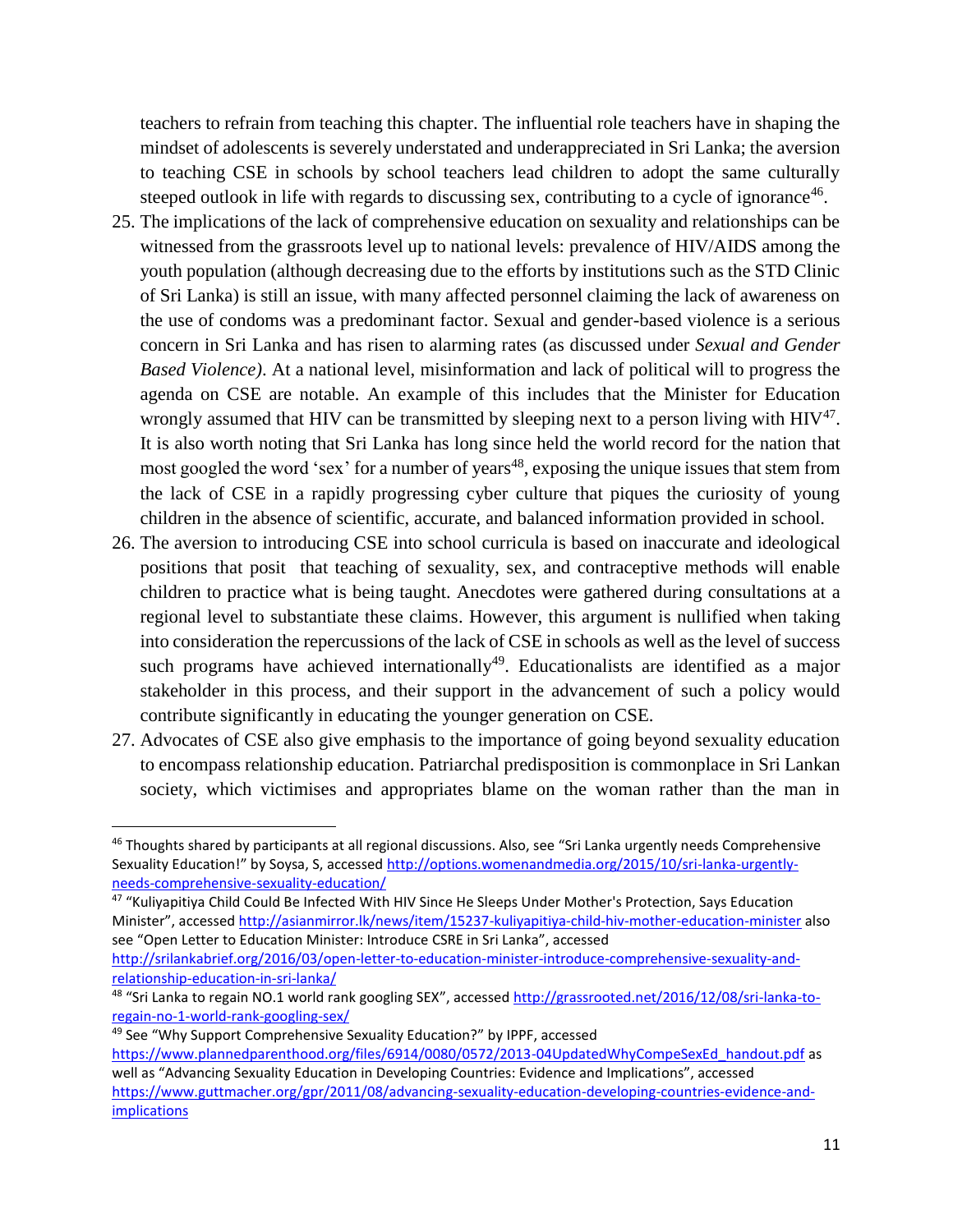instances of sexual assault or violence. Patriarchal views within society also contribute to lack of equality and gross discrimination of women across Sri Lanka. Such values can be evidenced even in instances where CSE is implemented. Regional discussions on this subject exposed a common characteristic: discussions on sexual violence tended to lean heavily on the protection of the girl child from instances of rape and violence, and hardly towards preventing the boy child from inciting sexual violence. This highlights the importance of CSE and relationship education using a rights-based approach of mutual respect, equality, and non-discrimination towards all society members in its structure.

#### **Sexual Orientation and Gender Identity (SOGI)**

- 28. Homosexuality is illegal and a punishable offence under Article 365 A of the Penal Code of Sri Lanka<sup>50</sup>. Moves to repeal this obsolete Victorian law has been campaigned for a number of years by civil society activists and organisations, which culminated in its latest attempt to decriminalise the lifestyle by adding a provision of non-discrimination based on sexual orientation in a list of recommendations for the new human rights Plan of Action. This, however, was soon defeated in Parliament by an overwhelming majority, and steps were taken by prominent Parliamentarians and the President himself publicly declaring the legalisation of homosexuality is in contravention to Sri Lanka's culture<sup>51</sup>.
- 29. Evidence purports that the LGBTIQ community of Sri Lanka has routinely been subjected to societal pressures and discrimination based on their sexual orientation. Many instances have been evidenced where LGBTIQ persons have been shunned from their homes, discriminated in the work place, and even find it difficult to find work, all based on their sexual orientation<sup>52</sup>. The LGBTIQ community is also repeatedly in contention with police forces that use the provisions set forth in the Vagrants Ordinance to lock up and discriminate against these particular members of society. Although it is acknowledged that repealing legislation will not change the collective mentality of a society overnight, it is indeed an important first step in the direction of progress, and a sign that the government supports the right to treat all its citizens with equal respect and dignity. A strong political will is therefore needed, as a potent symbolic evidence of progression towards equality.

<sup>50</sup> Op. ct. 39

<sup>&</sup>lt;sup>51</sup> "Cabinet blocks move to decriminalize homosexuality", accessed http://www.frontpage.lk/page/Cabinet-blocksmove-to-decriminalize-homosexuality-/18285 also see response of LGBTIQ activists in "'Don't cheat on us' - Rosanna Flamer-Caldera", accessed [http://www.frontpage.lk/page/-Don-t-cheat-on-us-Rosanna-Flamer-](http://www.frontpage.lk/page/-Don-t-cheat-on-us-Rosanna-Flamer-Caldera/18350)[Caldera/18350](http://www.frontpage.lk/page/-Don-t-cheat-on-us-Rosanna-Flamer-Caldera/18350) , as well as "Submission on LGBTIQ Persons and Transitional Justice Mechanisms", accessed <http://womenandmedia.org/submission-on-lgbtiq-persons-and-transitional-justice-mechanisms/>

<sup>&</sup>lt;sup>52</sup> ""All Five Fingers Are Not the Same": Discrimination on Grounds of Gender Identity and Sexual Orientation in Sri Lanka" by the Human Rights Watch (video included). Accessed [https://www.hrw.org/report/2016/08/14/all-five](https://www.hrw.org/report/2016/08/14/all-five-fingers-are-not-same/discrimination-grounds-gender-identity-and-sexual)[fingers-are-not-same/discrimination-grounds-gender-identity-and-sexual](https://www.hrw.org/report/2016/08/14/all-five-fingers-are-not-same/discrimination-grounds-gender-identity-and-sexual)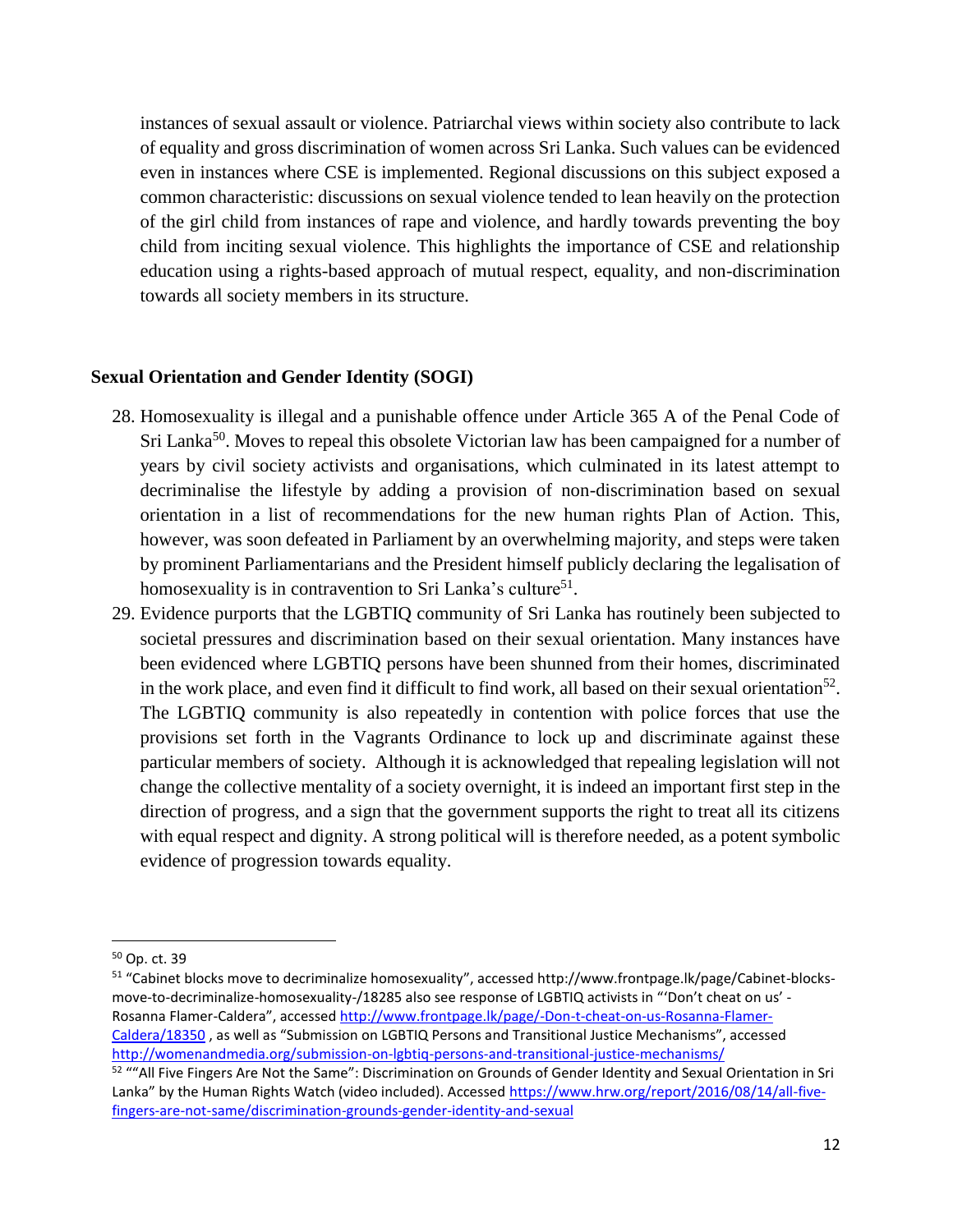- 30. The Transgender community also faces myriad issues in relation to societal pressures and economic difficulties as a result of limited work opportunities<sup>53</sup>. However, the issuing of a government Circular allowing Transgender persons to legally change their names on their birth certificates was a welcomed move from the side of the government.
- 31. Religion plays a pivotal role in preventing<sup>54</sup> or promoting<sup>55</sup> the campaign for equality based on SOGI. Public denouncements of homosexuality by leading religious leaders of the country espouse the culturally and traditionally entrenched groupthink of society, especially the followers of this religion.
- 32. It is heartening to note the progressive stance taken by media outlets print, electronic, and social – in relation to fostering a discussion on SOGI in Sri Lanka<sup>56</sup>. From popular culture to newspaper articles, the media community is evidently contributing to a deconstruction of cultural predispositions by offering counter-narratives and approaching the subject from a humanistic angle, and this work must continue in order to create a rights-based discourse on the subject.

## **Commercial Sex Work (CSW)**

- 33. Evidence indicates that over 50,000 women are engaged in sex work in Sri Lanka; however, the statistics are not representative as many sex workers are not identified due to the enforced criminal status<sup>57</sup>. Sex work is criminalised by provisions set forth in the Vagrants Ordinance and Brothels Ordinance, which enable officers of the law to arrest and fine who they think would be commercial sex workers, and prohibit the establishment of brothels respectively.
- 34. CSWs are a key target population for HIV/AIDS, and as such must be reached for awareness on STDS and HIV prevalence, and encouraged to attend routine screening tests. The work of the STD clinic is severely stifled in this regard. In addition to this is the aspect of sexual violence that CSWs routinely have to be cautious about<sup>58</sup>.
- 35. The women of post-war affected regions especially in the North face unique issues in this regard. War widows, as well as wives of men with disabilities owing to the conflict, were automatically given the position of sole bread-winners of their families. These women; some of whom have never worked before, were then forced to become sex workers in an attempt to sustain their families. Such women are not identified easily in society, especially due to the

 $53$  Ibid.

<sup>&</sup>lt;sup>54</sup> "Church against homosexual marriage - Archbishop Malcolm Cardinal Ranjith", accessed <http://www.frontpage.lk/page/Church-against-homosexual-marriage-Archbishop-Malcolm-Cardinal-Ranjith/17062>

<sup>&</sup>lt;sup>55</sup> "Asgiriya Chapter calls for the right to equality for LGBT", accessed [http://srilankabrief.org/2016/08/asgiriya](http://srilankabrief.org/2016/08/asgiriya-chapter-calls-for-the-right-to-equality-for-lgbt/)[chapter-calls-for-the-right-to-equality-for-lgbt/](http://srilankabrief.org/2016/08/asgiriya-chapter-calls-for-the-right-to-equality-for-lgbt/)

<sup>56</sup> See "On being transgender in Sri Lanka", accessed [http://www.commonwealthwriters.org/being-transgender-in](http://www.commonwealthwriters.org/being-transgender-in-sri-lanka-smriti-daniel/)[sri-lanka-smriti-daniel/](http://www.commonwealthwriters.org/being-transgender-in-sri-lanka-smriti-daniel/), "What It Means To Be Transgender In Sri Lanka", accessed [http://roar.lk/features/means](http://roar.lk/features/means-transgender-sri-lanka/)[transgender-sri-lanka/.](http://roar.lk/features/means-transgender-sri-lanka/) In addition to this, a number of articles have been identified in popular Sinhala print media outlets, discussing topics such as homosexuality and transgender in an empathetic manner.

 $57$  "The demand for sex workers is overlooked; laws would protect sex workers from violence and harassment" accessed:<http://www.dailymirror.lk/96581/legal-recognition-for-sex-workers-in-sri-lanka#sthash.6llApmjL.dpuf> <sup>58</sup> Ibid.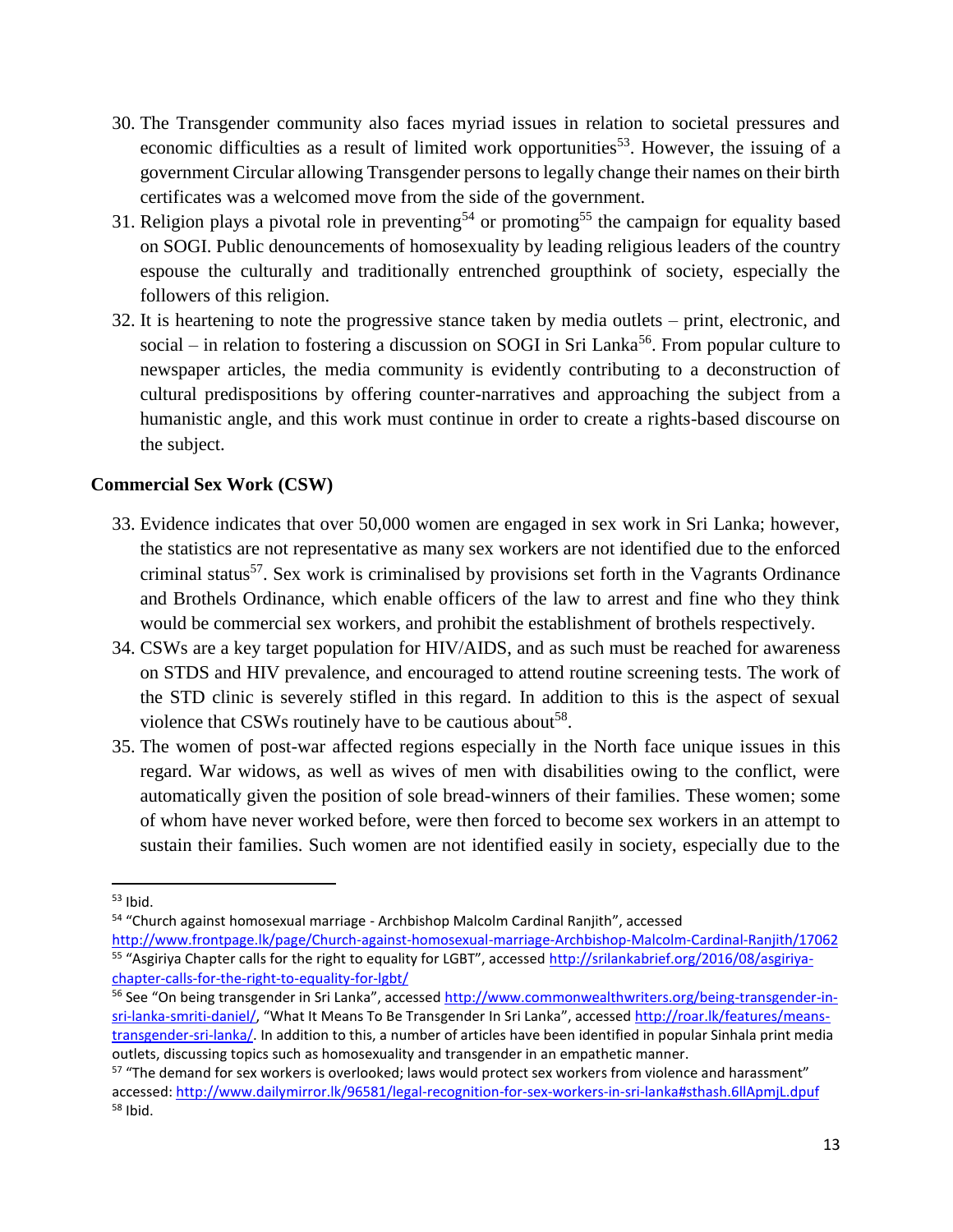dominant culture of shame associated with this line of work, making it increasingly difficult to assist them in relation to screening for HIV and STDS. They are also susceptible to sexual violence, as discussed in *paragraph 36*.

36. The cultural predispositions, especially of the North, will arguably create much tension in the progress towards legalising CSW. During the regional discussions it was noted that communities of the North bore a strong resentment to the legalising of CSW, as they believed it not only contravenes but insults their lifestyles and culture<sup>59</sup>. This provides evidence to the fact that legalising CSW will not be easily received in certain regions of the country, which further emphasises the need for a strong political will in implementing legislation of this nature. It was therefore disappointing to note that the President himself publicly voiced his refusal to legalise CSW in Sri Lanka, proving that the work in this subject has a long and arduous journey ahead.

### **HIV/AIDS Prevention**

- 37. According to statistics from the National STD Clinic of Sri Lanka for people living with HIV (PLHIV) in 2015, approx. 4000 adults and less than 100 children (under 15) live with HIV in Sri Lanka<sup>60</sup>, while 2016 statistics show an increase to  $4100<sup>61</sup>$ . The predominant mode of transmission is identified as engaging in unsafe sex. The most vulnerable age group is identified as 25-40 age groups; yet 2015 recorded 32 cases of HIV in the 15-25 age group. While the main cases of HIV/AIDS have been from the Western Province, the prevalence of HIV among MSM and especially bisexual men has increased. 23 male children (15-25 age groups) were diagnosed with HIV in 2015, of which they were predominantly  $MSM^{62}$ .
- 38. Overall, Sri Lanka is known as a low-level HIV epidemic country; however, a number of challenges face further progress in this regard. This includes the lack of identification of MSM and sex workers, due to the criminalisation of their lifestyles. The stigma and social discrimination they face also affect the ability of PLHIV to live to their greatest potential.

 $59$  Some participants provided a valid justification for the prevalence of such traditionalist views. The theory is that due to a 30-year conflict, the general North was excluded from progress and development that occurred in the general South of the country. With this, social changes that occurred as a result of modernisation are yet to reach the borders of the North. Added to this is the concept of caste, heavily practiced in the North. This exposes a distinctive policy lacuna that has failed to take into regard post-conflict phenomenons, and policies should be targeted with sensitivity towards such realities.

<sup>60</sup> HIV/AIDS Surveillance Data in Sri Lanka – 2015, accessed

http://www.aidscontrol.gov.lk/web/images/pdf/quarterly\_reports/HIV4thQ2015new.pdf <sup>61</sup> HIV/AIDS Surveillance Data in Sri Lanka – 2016, accessed

[http://www.aidscontrol.gov.lk/web/images/pdf/quarterly\\_reports/HIV%204th%20Q%202016N.pdf](http://www.aidscontrol.gov.lk/web/images/pdf/quarterly_reports/HIV%204th%20Q%202016N.pdf)

<sup>62</sup> Liyanage, S. Director, National STD/AIDS Control Programme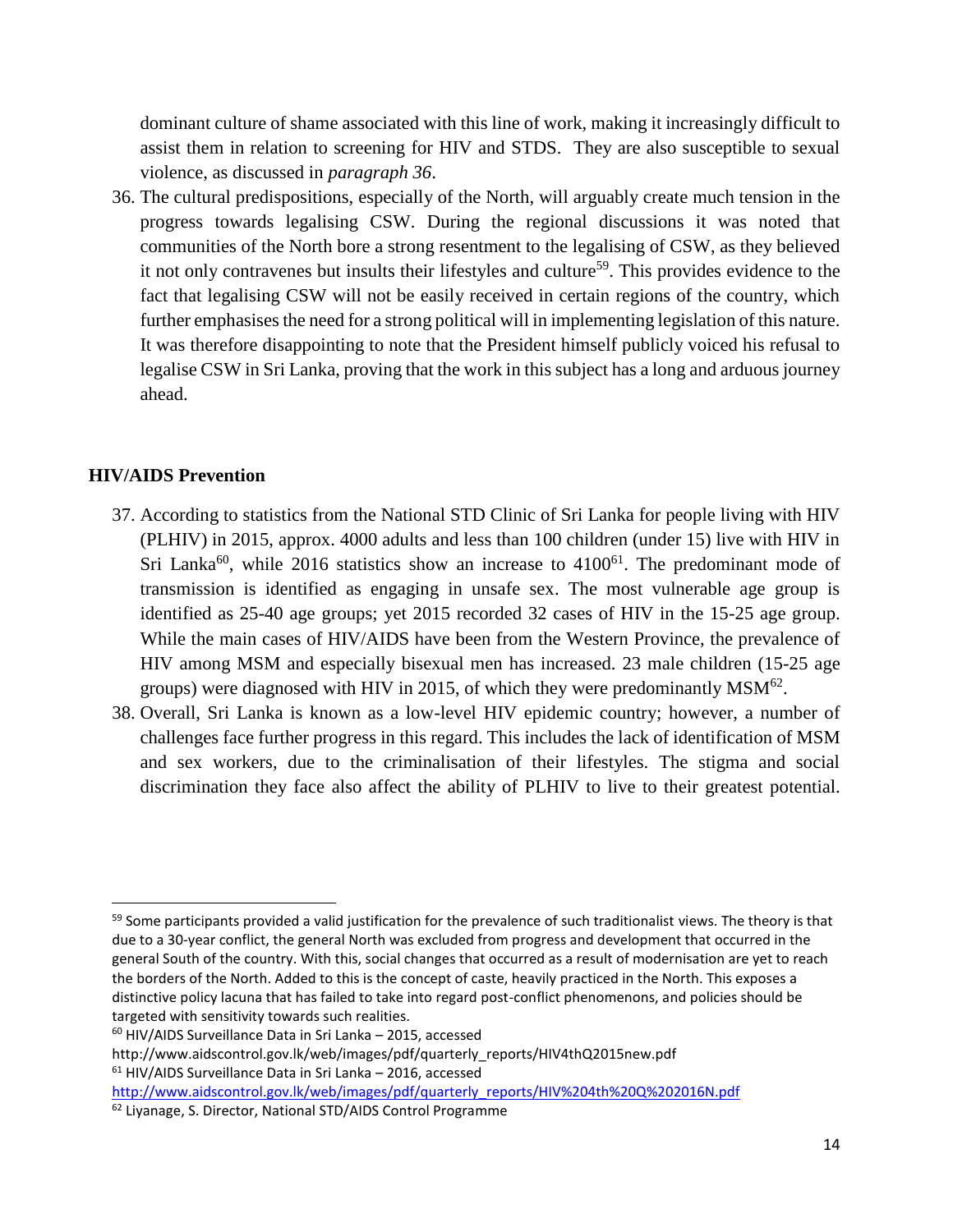There is also a lack of a specific legislation for  $HIV^{63}$ , which will further enhance the low level HIV status accrued to Sri Lanka<sup>64</sup>.

39. Lack of awareness of HIV and modes of transmission in society was exemplified in the incident reported in Kuliyapitiya in the North Western Province, where a child was rejected access to education due to an assumption that he was diagnosed with  $HIV^{65}$ . This incident proved much still needs to be done in terms of awareness of the disease<sup>66</sup>.

# **Recommendations**

- 1) The Judiciary and Legislature must have a broader recognition and response mechanism to SRHR including the recognition of Sexual Orientation and Gender Identity, and take necessary measures to bring justice to a person who's SRHR has been infringed without discrimination. This must be given prominence, especially with regards to the Constitutional reform process currently under way, where the provision of equal rights for SOGI can be secured.
- 2) Cases of rape and incest, (including statutory rape) must be expedited, with penalties imposed on perpetrators.
- 3) An independent commission for women should be established to protect rights of women and to act as a watchdog on bodies that are expected uphold rights of women.
- 4) The health care system of Sri Lanka must be more responsive and sensitive to SRHR needs and must operate on a non-discriminatory policy in providing universal access to health care to all persons. To this end, training and awareness workshops must be mandated by the Ministry of Women and Children's Affairs, the Ministry of Health, the National STI Aids Control Programme

<sup>63</sup> Adding to the lack of specific legislation for HIV/AIDS in Sri Lanka is also the existence of legislation such as the Contagious Disease Ordinance of 1866, and the Quarantine and Prevention of Disease Ordinance of 1897. Provisions in these legislations can be construed to obstruct the freedom and autonomy of PLHIV, and gives persons of influence the power to unduly discriminate against them. For more information, see "A Critique: HIV/AIDS and the Legal and Policy Framework in Sri Lanka" by the Centre for Policy Alternatives, accessed: <http://www.cpalanka.org/a-critique-hivaids-and-the-legal-and-policy-framework-in-sri-lanka/> <sup>64</sup> Op. ct. 8.

<sup>&</sup>lt;sup>65</sup> "Kuliyapitiya education authorities shun child over health misconceptions", accessed [http://newsfirst.lk/english/2016/02/kuliyapitiya-education-authorities-shun-child-over-health-](http://newsfirst.lk/english/2016/02/kuliyapitiya-education-authorities-shun-child-over-health-misconceptions/129168)

[misconceptions/129168](http://newsfirst.lk/english/2016/02/kuliyapitiya-education-authorities-shun-child-over-health-misconceptions/129168) . This was not an isolated incident however; the media recently reported the stifling of a child's education on the suspicion of her having HIV. Parents of other children in her school were seen forcing the child to be tested, in clear contravention of her privacy and right to an education. News coverage provided by BBC Sinhala, accessed: [http://www.bbc.com/sinhala/sri-lanka-39333092?ocid=socialflow\\_twitter](http://www.bbc.com/sinhala/sri-lanka-39333092?ocid=socialflow_twitter). Also see "Archaic Laws Stymie HIV/AIDS Work in Sri Lanka", accessed [http://grassrooted.net/2012/07/26/archaic-laws-stymie](http://grassrooted.net/2012/07/26/archaic-laws-stymie-hivaids-work-in-sri-lanka/)[hivaids-work-in-sri-lanka/](http://grassrooted.net/2012/07/26/archaic-laws-stymie-hivaids-work-in-sri-lanka/)

 $66$  The decision to conduct a discussion forum on legal issues related to people living with HIV by the Legal Aid Commissions (LAC) that resulted in increased funding for LAC to continue conducting discussion forums of this kind is considered a progressive step towards strengthening HIV advocacy and representation for PLHIV. Article accesse[d http://www.dailynews.lk/?q=2015/12/28/features/legal-aid-28122015](http://www.dailynews.lk/?q=2015/12/28/features/legal-aid-28122015)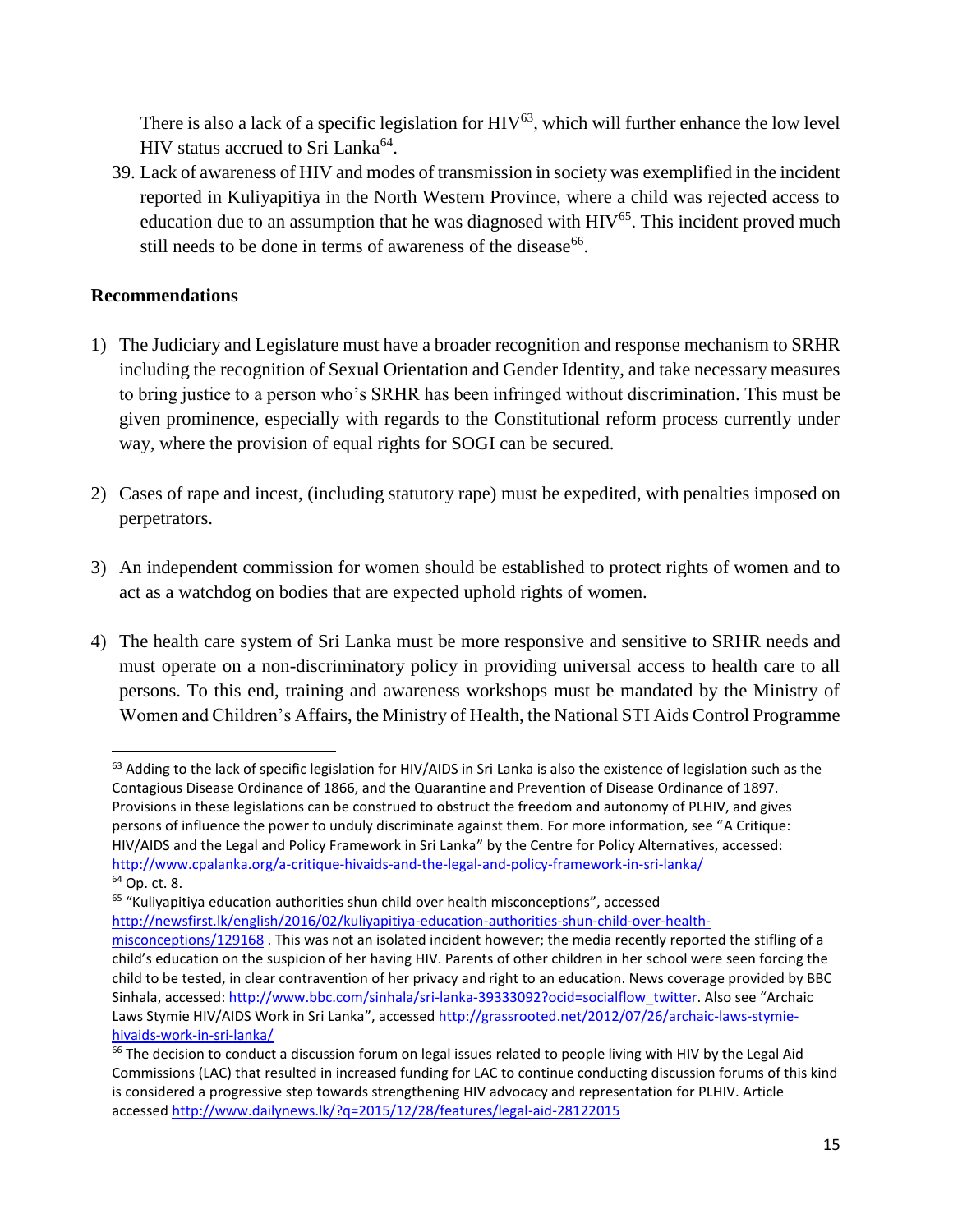and other relevant Ministries in order to sensitize hospital staff and health-care providers on SRHR related issues and to cultivate a more welcoming and positive attitude towards patients.

- 5) Education reform must be targeted with sensitization training given to teachers and reform in school curriculum to include Comprehensive Sexuality and Relationship Education as part and parcel of the curriculum, in a gender responsive, circumstantially sensitive manner.
- 6) Security measures must be in place and implemented to its fullest extent for Human Rights defenders/activists. SRH service providers should not be penalized for providing health services, as it is an infringement of a person's right to access health care. Furthermore, action must be taken against non-state parties that unduly interfere in SRH service provision.
- 7) SRHR advocacy and related activities including awareness raising and access to healthcare must extend beyond the recognized reproductive ages to include preadolescence and post-reproductive ages. This should be especially applied to CSE and the reformation of educational curriculum to support the same.
- 8) Laws on Abortion should be reformed to extend beyond cases of rape/incest, or when it poses a threat to the safety of the mother. The law must enshrine the woman's right to terminate her pregnancy as her choice, in order to regulate Abortion under hygienic and accepted health-care methods, which ensure the health and safety of the woman undergoing the procedure.
- 9) Discriminatory laws such as section 365 A of the Penal Code and sections of the Vagrants Ordinance (including but not limited to Article 7, and 9 (b)) must be reformed, encompassing equal rights for the LGBTIQ community, in par with all other citizens and members of the community.
- 10) Legislation such as the Brothels Ordinance, as well as sections of the Vagrants Ordinance (including but not limited to Article 3 (1) (b), Article 7 (1), and Article 9 (a)) should be revisited and re-drafted, with the view of legalizing commercial sex work for purposes of nondiscrimination and ensuring the health and safety (especially in terms of STI and HIV prevention) of commercial sex workers, as well as for purposes of establishing and reviewing national estimates of the same.

11) .

- 12) Accountability for Sexual and Gender Based Violence must be given due recognition in areas of Transitional Justice (including internal conflict and displacement), as well as in the context of female migrant workers
- 13) The implementation of the Official Languages Policy must be adhered to by government institutions when providing access to health care and SRHR related services and resources. Police